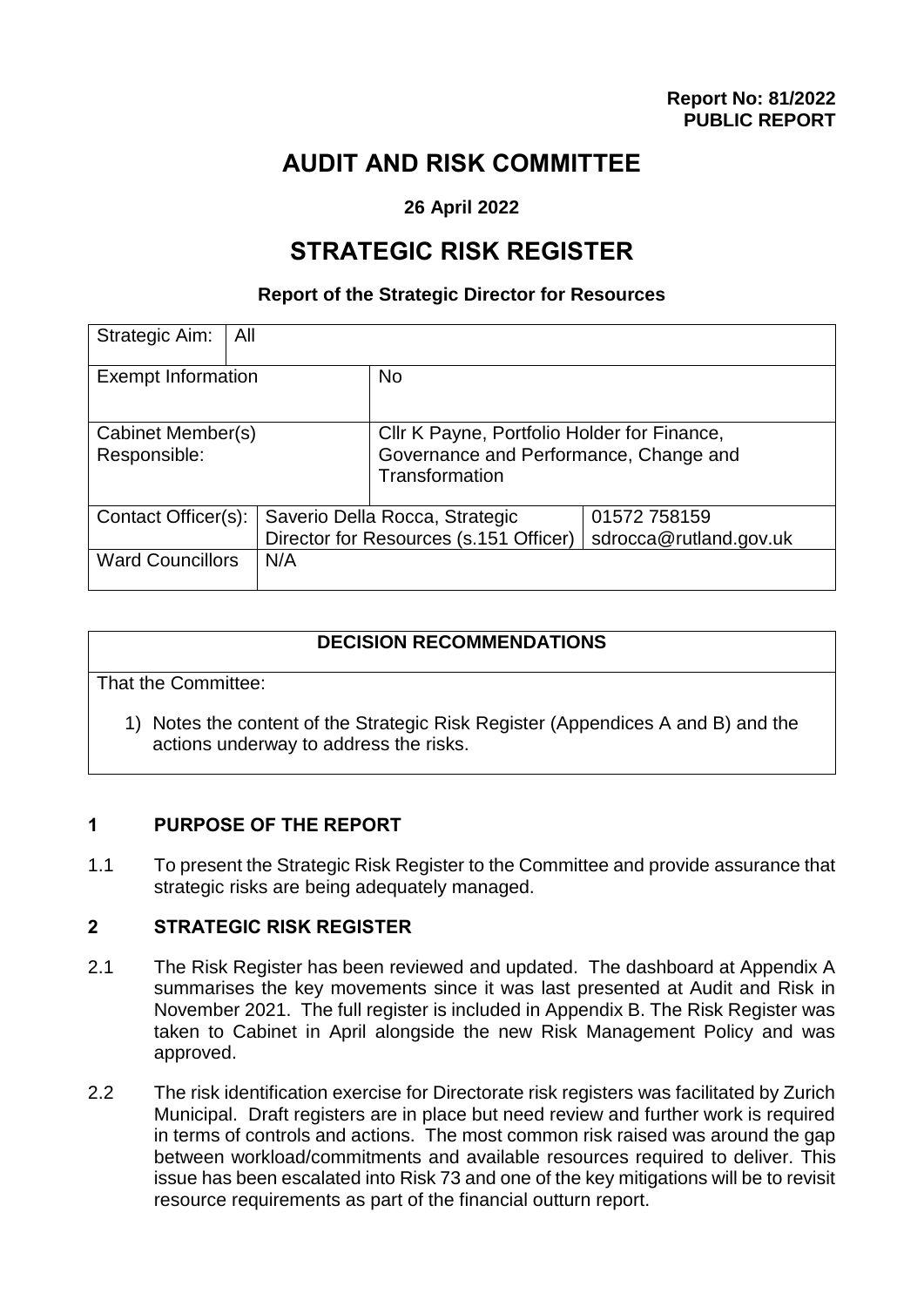2.3 SMT intends to do some work on Directorate risk registers before they are finalised with support from Internal Audit.

# **3 CONSULTATION**

3.1 None required.

# **4 ALTERNATIVE OPTIONS**

4.1 This report provides an opportunity for the Audit and Risk Committee to review the Register therefore there are no alternative options for this recommendation.

# **5 FINANCIAL IMPLICATIONS**

- 5.1 There are no direct financial implications arising from this report but the Committee should note that the failure to manage risks effectively could have a financial impact on the Council.
- 5.2 The Committee should also note that addressing risk issues may require investment of resources.

# **6 LEGAL AND GOVERNANCE CONSIDERATIONS**

- 6.1 As set out in the terms of reference within the constitution, this Committee has responsibility to provide assurance of the adequacy of the Risk Management framework and control environment.
- 6.2 There are no legal implications arising from this report.

## **7 DATA PROTECTION IMPLICATIONS**

7.1 A Data Protection Impact Assessments (DPIA) has not been completed because there are no service, policy or organisational changes being proposed.

## **8 EQUALITY IMPACT ASSESSMENT**

8.1 An Equality Impact Assessment (EqIA) has not been completed because there are no service, policy or organisational changes being proposed.

# **9 COMMUNITY SAFETY IMPLICATIONS**

9.1 There are no community safety implications.

## **10 HEALTH AND WELLBEING IMPLICATIONS**

10.1 There are no health and wellbeing implications.

# **11 CONCLUSION AND SUMMARY OF REASONS FOR THE RECOMMENDATIONS**

11.1 The Committee's role is to monitor the effective development and operation of risk management and corporate governance. The Risk Register sets out the strategic risks facing the Council and demonstrates how they are being managed.

## **12 BACKGROUND PAPERS**